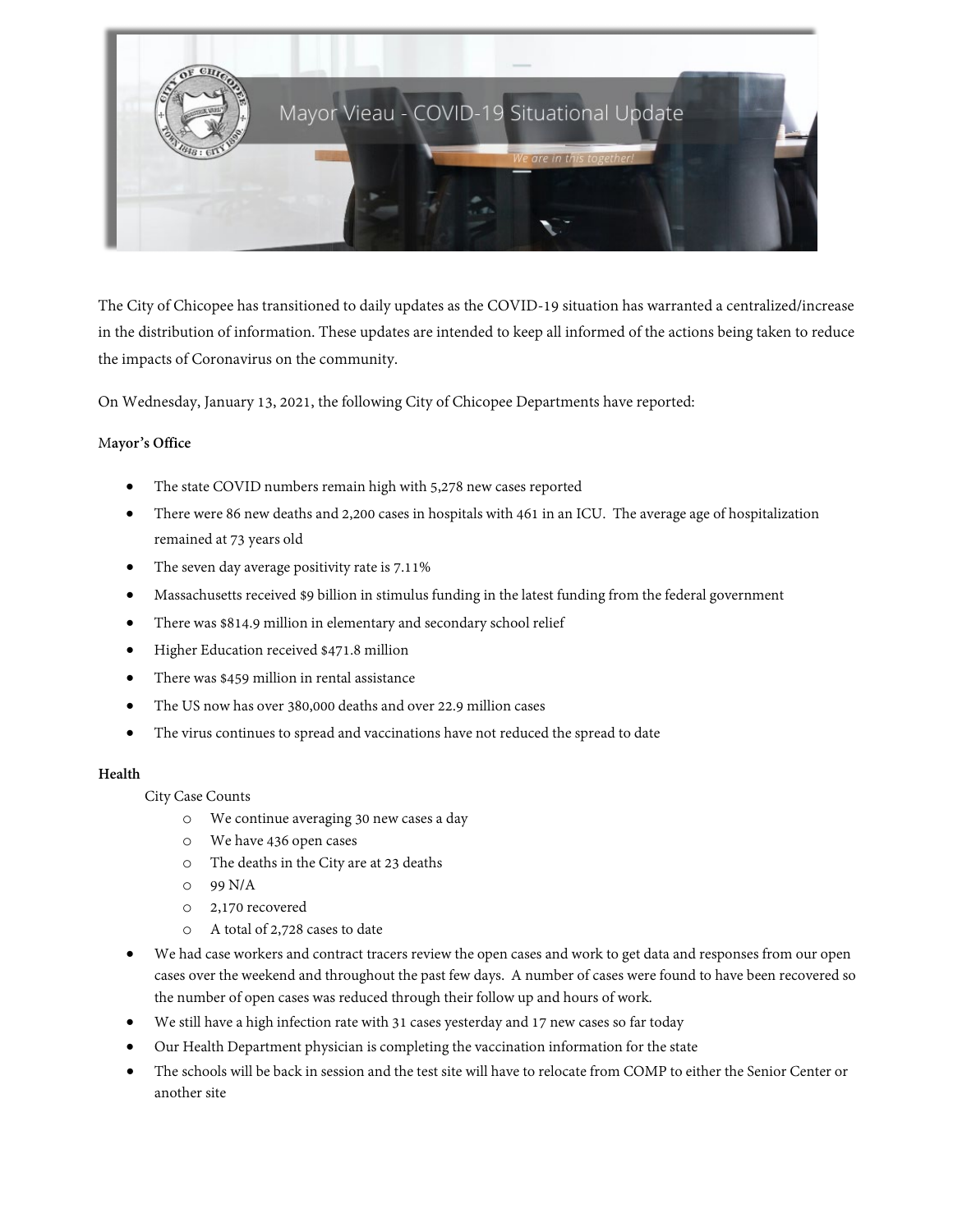• We are looking to make the site more portable so it can move from neighborhood to neighborhood spending a week or two in different parts of the city

## **Police Department**

- Status Quo on services
- We had one officer undergo a reaction to the vaccine and was observed for some time. The officer is at home and is well now
- We continue to send groups of officers to the vaccine site in East Longmeadow

#### **Fire Department**

- Status quo on services but with five officers out
- One firefighter returned to work with a negative test
- Working with the vaccine task force finalizing our plan with flexibility and options while seeking more direction from the state
- Gillette Stadium will be a vaccination site and we are hoping for a site in Western Mass

### **Emergency Management**

- Services and staffing are status quo
- Will be assisting with the relocation of the test center and working with the vaccination task force

### **Safety**

- Status Quo on staffing
- The testing is steady and volunteers remain adequate
- Our PPE is adequate but will be conducting another inventory check

### **DPW**

- Status quo on staffing
- All services are continuing